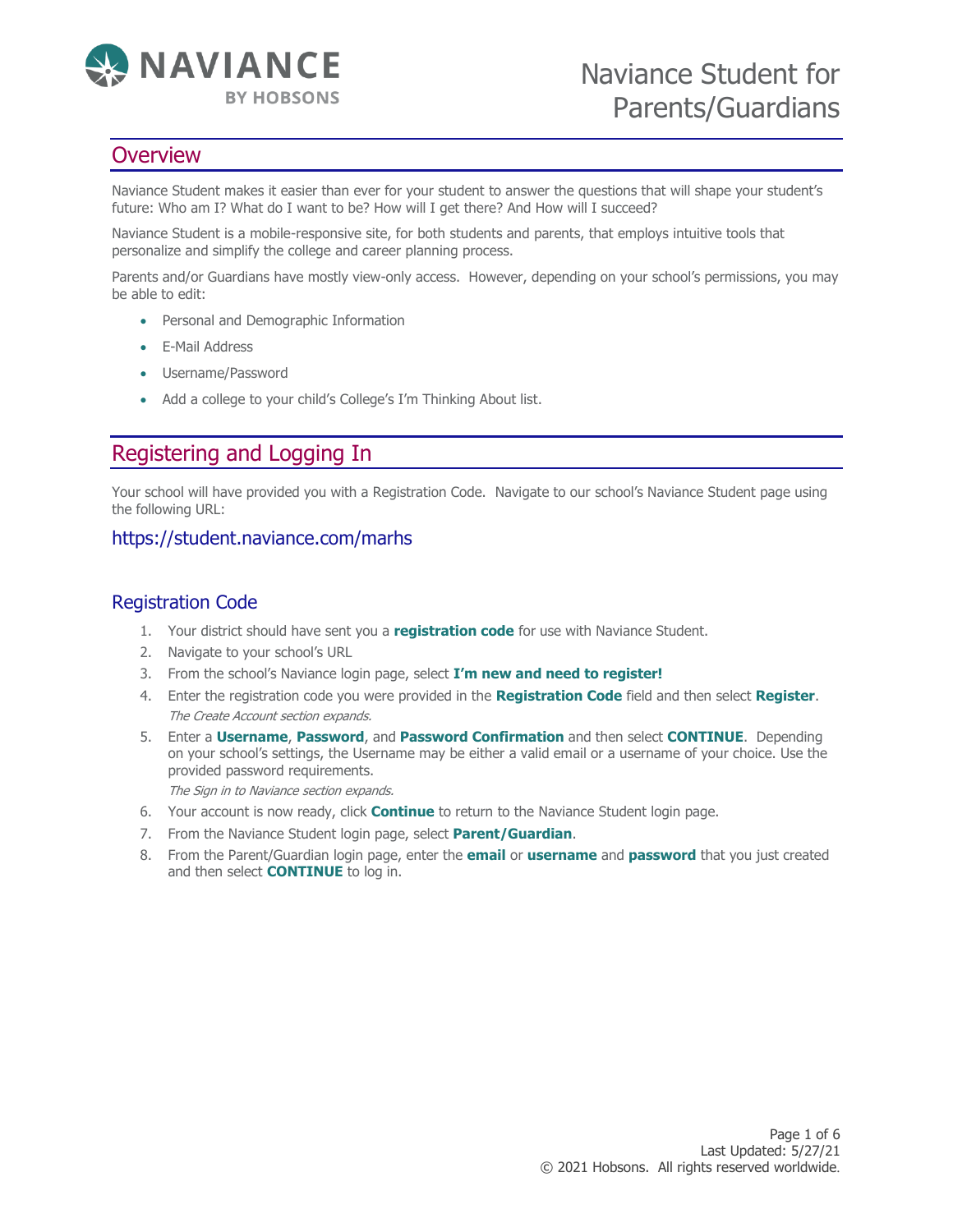# Navigating in Naviance Student

Once you are logged into Naviance Student, most of your experience will be view only.

#### Static Toolbar



- 1. **Favorites**: View a list of your students' favorite lists.
- 2. **Student Drop-Down**: If you have more than one student in a school or district, use the drop-down to switch to the other students' account.
- 3. **Leave Feedback**: Want to share some thoughts on Naviance? Use the Leave Feedback icon to take a survey about the Naviance experience.
- 4. **Email Inbox & Notifications**: Your Naviance account has its own inbox to receive messaging directed to you as a parent or guardian. However, you will also receive messages that were to your students if the school has sent a message to both "students and parents".
- 5. **About Me**: Use this drop-down to view account information and review items such as your student's resume, journal and surveys.
- 6. **Log Out**: Log out of Naviance Student.

#### **Menus**

The Naviance Student menus are mobile-responsive and will adjust based on the device you are using. Select a menu to see the additional features available.



### Naviance Student Sections

The following menus and sections are available in Naviance Student based on your school's setup. Below are the common menu options followed by overviews of each section's home page and key features.

- 1. **Home**: Get a quick glance at your student's account, including a welcome message, important to-dos and tasks, your favorites, and new college visits and other events.
- 2. **Self-Discovery:** View the assessments your student has (or can) take to help them learn more about themselves and their potential career interests.
- 3. **Courses**: Students can use this section to manage their course plans, including required credits and other important criteria laid out by the school or district. Parents can view the course catalog. view/add to their student's course plan, and approve course plans, if necessary.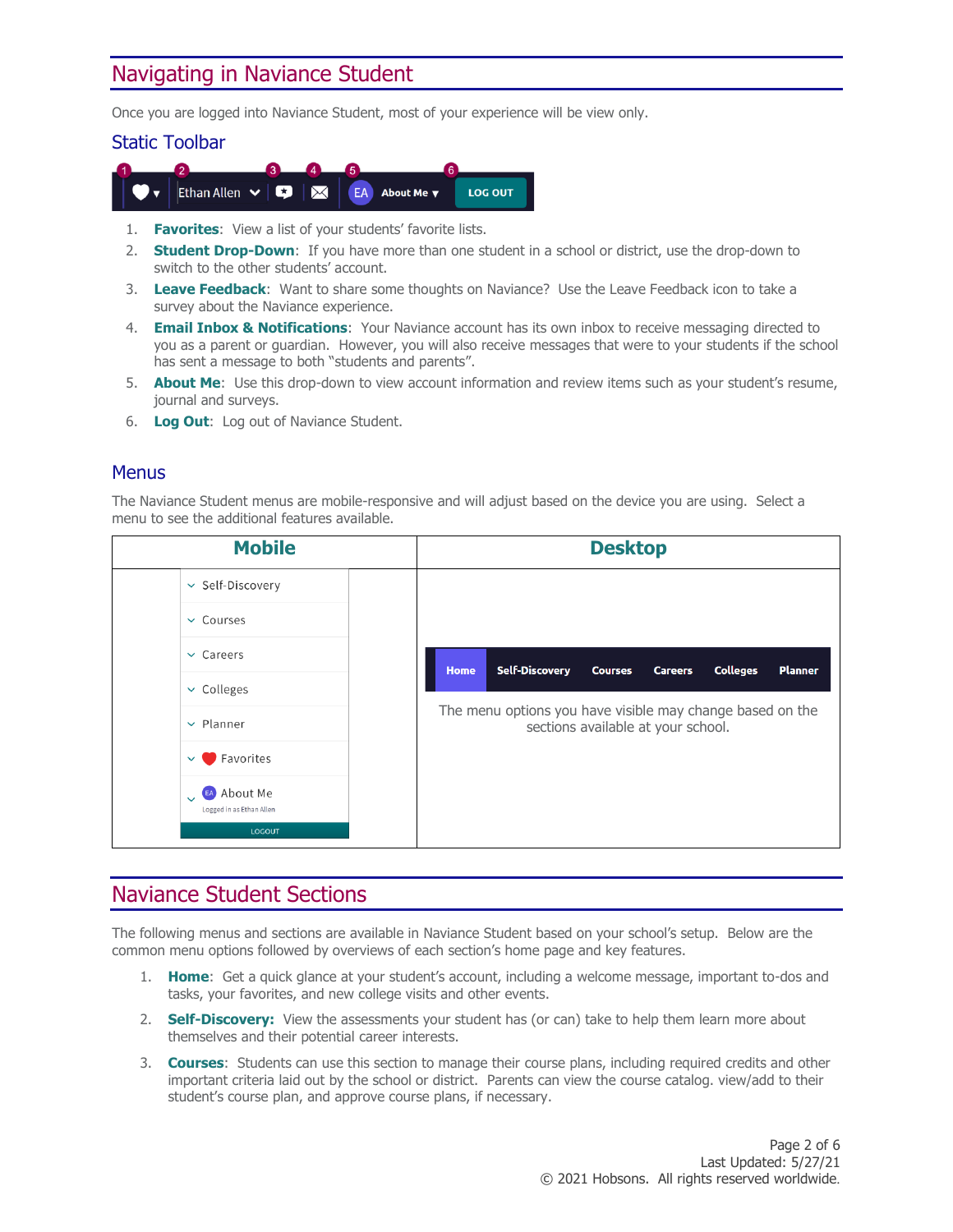- 4. **Careers**: Explore careers and work-based learning opportunities, access our Roadtrip Nation videos to learn more about different career and professional pathways, and view a list of your students' favorite careers, clusters and pathways.
- 5. **Colleges**: Search for and discover college possibilities. View your students' favorites lists in relation to colleges they are thinking about and those that they are applying to.
- 6. **Planner**: View your students' goals, to-dos, and tasks. Tasks are assigned by the school.

### Parent/Guardian Actions in Naviance Student

#### Adding a College to your Students' Colleges I'm Thinking About List

Naviance Student provides a location for students to save (Favorite) the colleges they are most interested in. The Colleges I'm Thinking About List can be found right from the Home Page. As a parent or guardian, depending on rights your school has provided, you can add to this list for your child. To do this:

1. From the Home page, use the **Search for Colleges field** to enter in the name of a school.

| Welcome, Ethan!                            |                     |               |
|--------------------------------------------|---------------------|---------------|
| $\checkmark$<br><b>Search for Colleges</b> | Type a college name | <b>SEARCH</b> |

2. Click **Search**.

The College Lookup displays with your search results. You can use this to further refine or change your search options.

- 3. Check the **box** next to the school(s) you would like to add to your student's list.
- 4. Select **Favorite**.

Your student's list will display. You can see the item you have added by looking to the Added By column.

| Lookup by:                           |                                     |                                 |           |                                                          |
|--------------------------------------|-------------------------------------|---------------------------------|-----------|----------------------------------------------------------|
| Keyword                              | $\checkmark$                        |                                 |           |                                                          |
| Lookup by name<br>miami              | Go                                  |                                 |           |                                                          |
| College search results<br>1 selected | $* =$ extended profile available    | $\hat{w}$ = colleges applied to |           | You searched by Keyword: "miami"<br>Actions:<br>Favorite |
| Select                               | College                             |                                 | Location  |                                                          |
|                                      | Miami Dade College - Wolfson Campus |                                 | Miami, FL |                                                          |
|                                      | Beauty Schools of America-Miami     |                                 | Miami, FL |                                                          |
| Y                                    | City College-Miami                  |                                 | Miami, FL |                                                          |

5. To review the add, click the **Colleges** menu and select **Colleges I'm Thinking About** from the drop-down menu.

Your student's list will display. You can see the item you have added by looking to the Added By column.

|   | Colleges I'm thinking about   |                           |                 |                                | Q                                      | Search for colleges                  |              |
|---|-------------------------------|---------------------------|-----------------|--------------------------------|----------------------------------------|--------------------------------------|--------------|
| + | <b>Add Colleges to List</b>   |                           |                 |                                | ull Compare Me                         |                                      |              |
|   |                               |                           |                 |                                |                                        | = extended profile<br>∗<br>available |              |
|   | College                       | <b>Delivery type</b><br>6 | <b>Added By</b> | <b>Expected</b><br>Difficulty* | <b>Application</b><br><b>Deadlines</b> | <b>Interest</b>                      |              |
|   | American<br><b>University</b> | CA                        | Parent          | N/A                            | <b>Multiple Deadlines</b>              | N/A                                  | <b>MORE:</b> |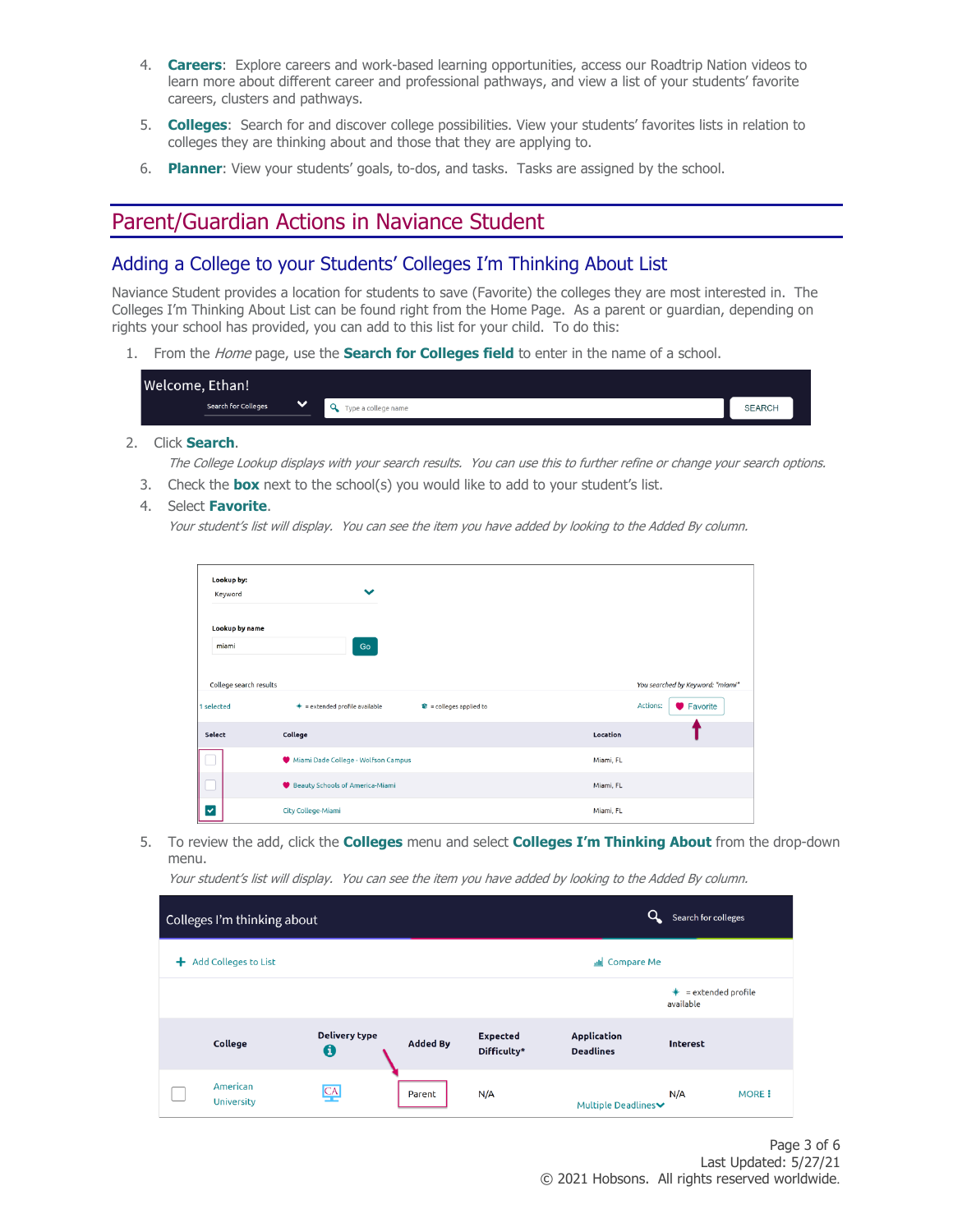### Accessing and Changing Account Information

1. From your account, select **About Me** and then **My Account** to view your account information. Your



- 2. Account information is broken in to two tabs: **General Information** and **Security**.
- 3. If the **Edit** option is available on either tab, it means you have permissions to change the connected data. Permissions will vary by school. Be sure to use the **SAVE** option any time you use the edit feature to make changes.

| <b>JA</b>    | <b>ACCOUNT</b><br>June Allen                                          |                                    |
|--------------|-----------------------------------------------------------------------|------------------------------------|
|              | General Information<br>Security                                       |                                    |
|              | Contact                                                               | $\triangle$ EDIT                   |
|              | <b>Full Name</b><br>June Allen<br><b>Street Address</b>               |                                    |
| ۰<br>٠<br>Un | ACCOUNT<br><b>JA</b><br>June Allen<br>General Information<br>Security |                                    |
|              | <b>User Name</b><br><b>User Name</b><br>ethanallen                    | Password<br>Password<br>********** |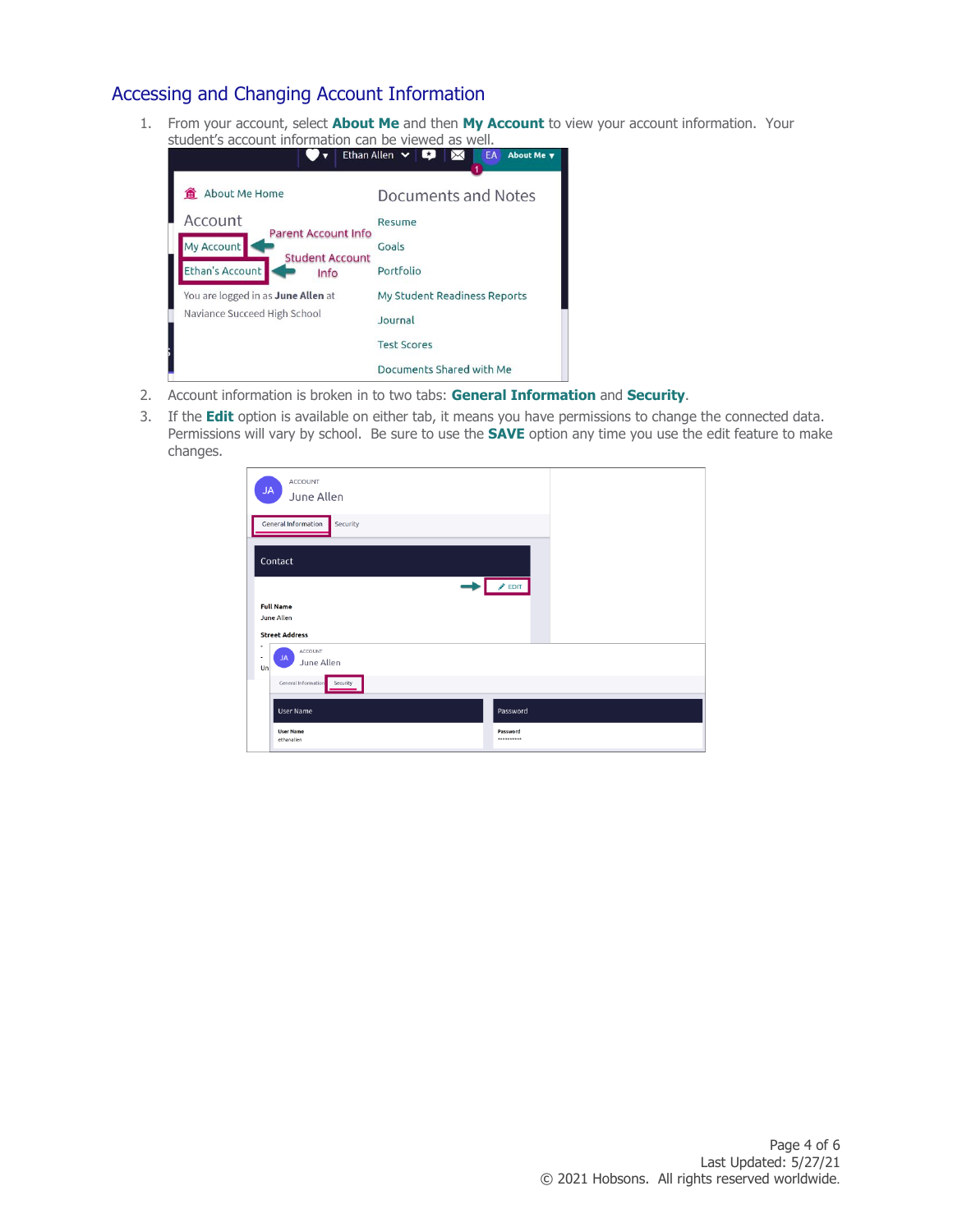# Reset Password using Forgot Password Link

- 1. From the Naviance Student login screen, select the **Parent/Guardian User Type**.
- 2. Select **Forgot your password?**

| $\epsilon$ Back                    |                               |
|------------------------------------|-------------------------------|
|                                    | Welcome Parent / Guardian!    |
|                                    |                               |
|                                    | <b>Login to Naviance</b>      |
| <b>Email or username</b>           |                               |
| For example navigator@naviance.com |                               |
| Password                           |                               |
|                                    |                               |
| Type password                      |                               |
| Remember me                        | Forgot your password?         |
|                                    | CONTINUE                      |
|                                    | I'm new and need to register! |

Step 2

- 3. Enter the email address on file in your Naviance account. (If you do not have an email address on file in your Naviance account you can reach out to your school to request that they add an email to your account or provide you with a temporary password)
- 4. Select **Reset Your Password.**





5. Locate the Naviance generated email in your inbox. Use the provided link and make note of the temporary password.





6. You will be returned to the Naviance Student login page. Select the **Parent/Guardian User Type**.